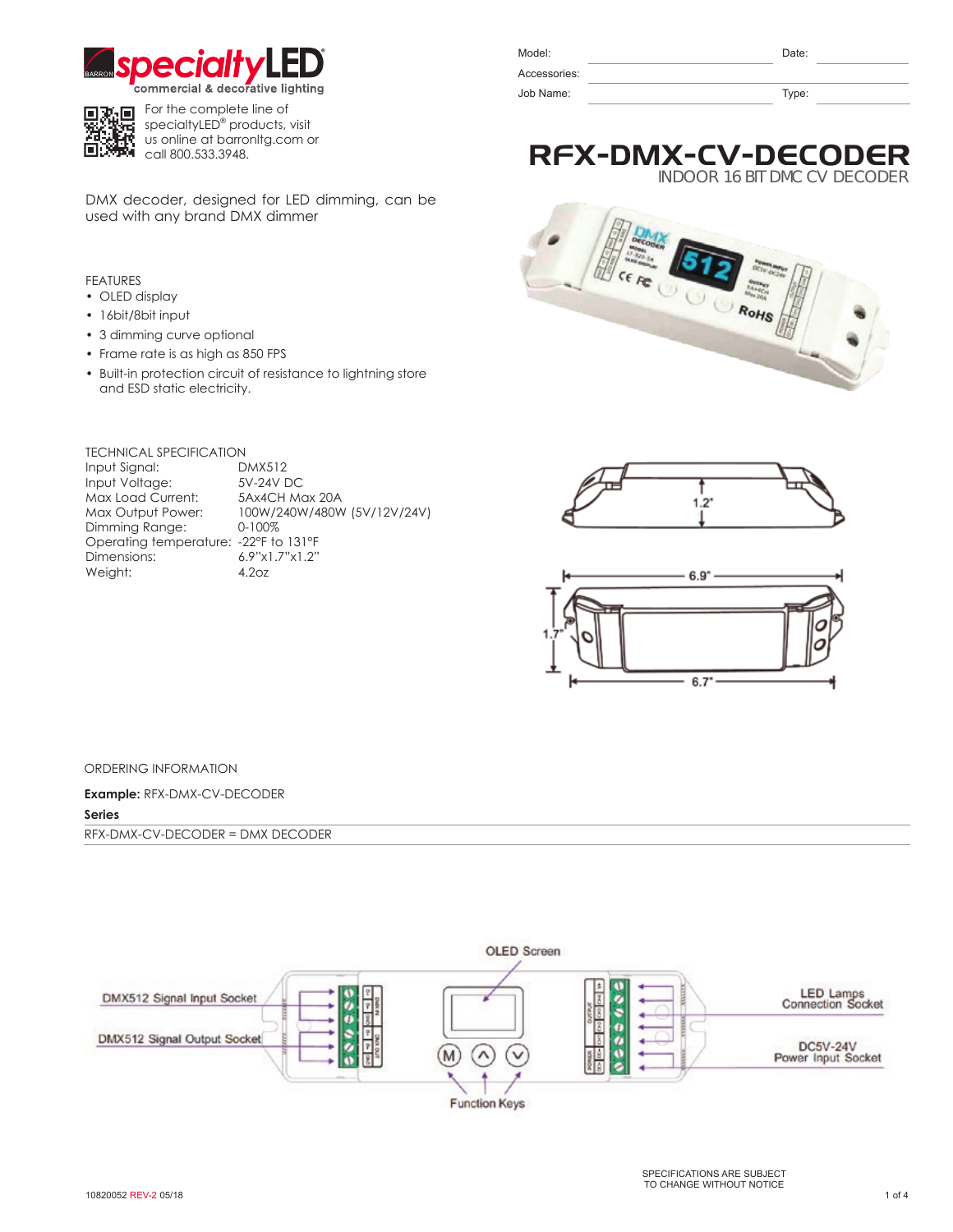#### SCREEN INTERFACE DIAGRAM



The RFX-DMX-CV-DECODER will run the test scenes only when you enter "self-test" interface.

Screensaver enable time: undo for 2 min in the main display interface (Figure 1).

[Restore the default parameters]: In the main display interface (Figure 1), press the "M" button, the "▲" button and the" ▼" button simultaneously for a few seconds. The decoder will restore the default parameters and the screen will display "Device restore default" for 2 seconds.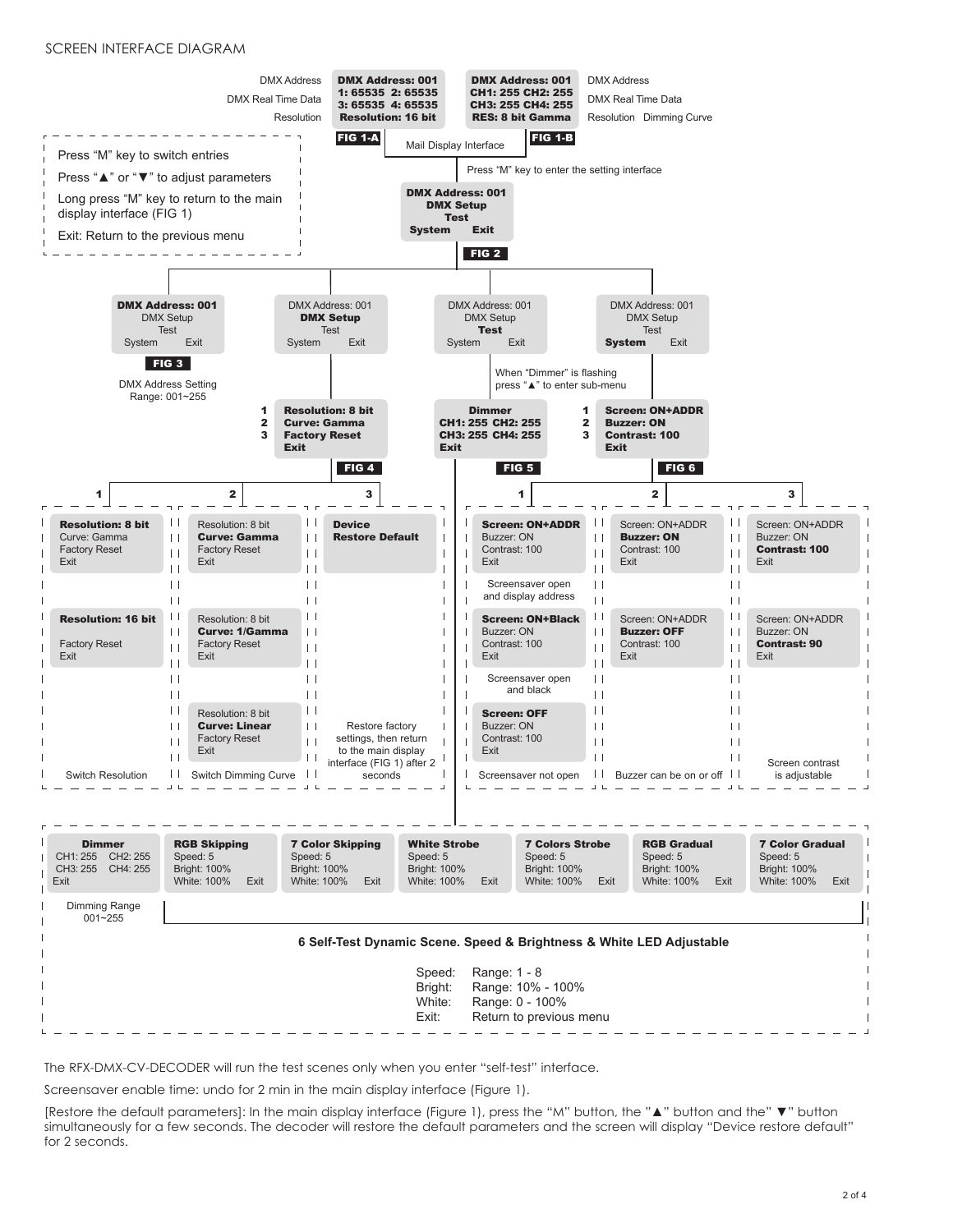

SYSTEM CONNECTION DIAGRAM